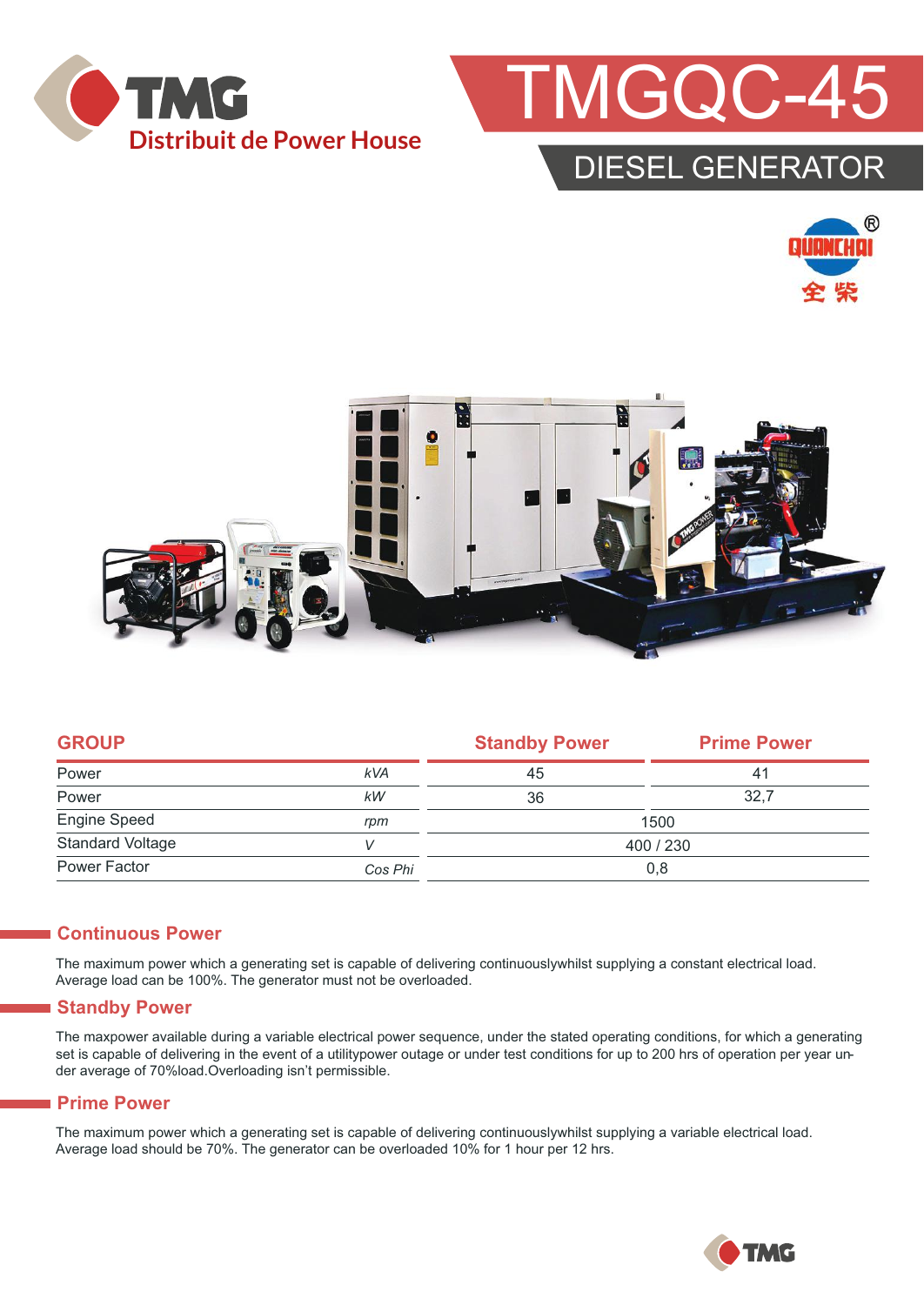

# TMGQC-45

#### **Engine Properties**

| <b>Brand</b>                      |       | <b>QUANCHAI</b>           |
|-----------------------------------|-------|---------------------------|
| <b>Model</b>                      |       | 4105D                     |
| <b>Standby</b>                    | kW    | 38                        |
| <b>Prime</b>                      | kW    | 34,5                      |
| <b>Cylinder Displacement</b>      | It.   | $\overline{4}$            |
| <b>Number of Cylinders / Type</b> |       | 4 / In line               |
| <b>Bore x Stroke</b>              | mmxmm | 105 x 118                 |
| <b>Compression Ratio</b>          |       | 18:1                      |
| <b>Governor Type</b>              |       | Mechanic                  |
| <b>Idle Speed</b>                 | rpm   | 1500                      |
| <b>Aspiration</b>                 |       | <b>Natural Aspiration</b> |
| <b>Injection Type</b>             |       | Direct Injection          |
| <b>Cooling System</b>             |       | Liquid Cooled             |
| <b>Fuel Consumption%100</b>       | It/h  | 10                        |
| <b>Fuel Consumption%75</b>        | lt/h  | 7                         |
| <b>Fuel Consumption%50</b>        | lt/h  | 5                         |
| <b>Oil Capacity</b>               | It.   | 11                        |
| <b>Cooling Liquid Capacity</b>    | It.   | 10,2                      |
| <b>Voltage</b>                    | V     | 12                        |
| <b>Battery Capacity</b>           | Α     | 72                        |

#### **Alternator Properties**

| <b>Output Voltage</b>               | V     | 230/400     |  |  |
|-------------------------------------|-------|-------------|--|--|
| <b>Frequency</b>                    | НZ    | 50          |  |  |
| <b>Automatic Voltage Regulation</b> | $±\%$ | 0,5         |  |  |
| <b>Phase</b>                        |       | 3           |  |  |
| Pole                                |       | 4           |  |  |
| Overload                            |       | 1 Hour %110 |  |  |
| <b>Voltage Regulation</b>           |       | ±%1         |  |  |
| <b>Power Factor</b>                 | Cosa  | 0,8         |  |  |
| <b>Warning System</b>               |       | Self Alert  |  |  |
| <b>AVR Model</b>                    |       | SX460       |  |  |
| <b>Total Harmonic Losing</b>        |       | ≤%3         |  |  |
| <b>Connecting Type</b>              |       | Star        |  |  |
| <b>Protection Class</b>             |       | IP 23       |  |  |
| <b>Isolation Class</b>              |       | н           |  |  |

#### **Diemensions**







#### **Canopied Canopied Canopied**

| LxWxH                     | тт  | 2000x950x1260 | L x W x H                 | mт  | 1700x950xTBA |
|---------------------------|-----|---------------|---------------------------|-----|--------------|
| Weight                    | КQ  | тва           | Weight                    | КQ  | TBA          |
| <b>Fuel Tank Capacity</b> | ៸ւ. | 85            | <b>Fuel Tank Capacity</b> | It. | 85           |

#### **Standard Specification**

Some standard equipments that TMG POWER provides with generator sets;

- 50°C cooland radiator
- Flexible fuelpipes and oil drain valve
- Engine jacket heater
- 4 pole synchronous type self-excited brushless alternator
- Battery and wires
- Entegrated fuel tank
- User and maintenance manual
- Oil and antifreeze
- Datakom D-300 controller
- Battery charger
- Electrical circuit diagram